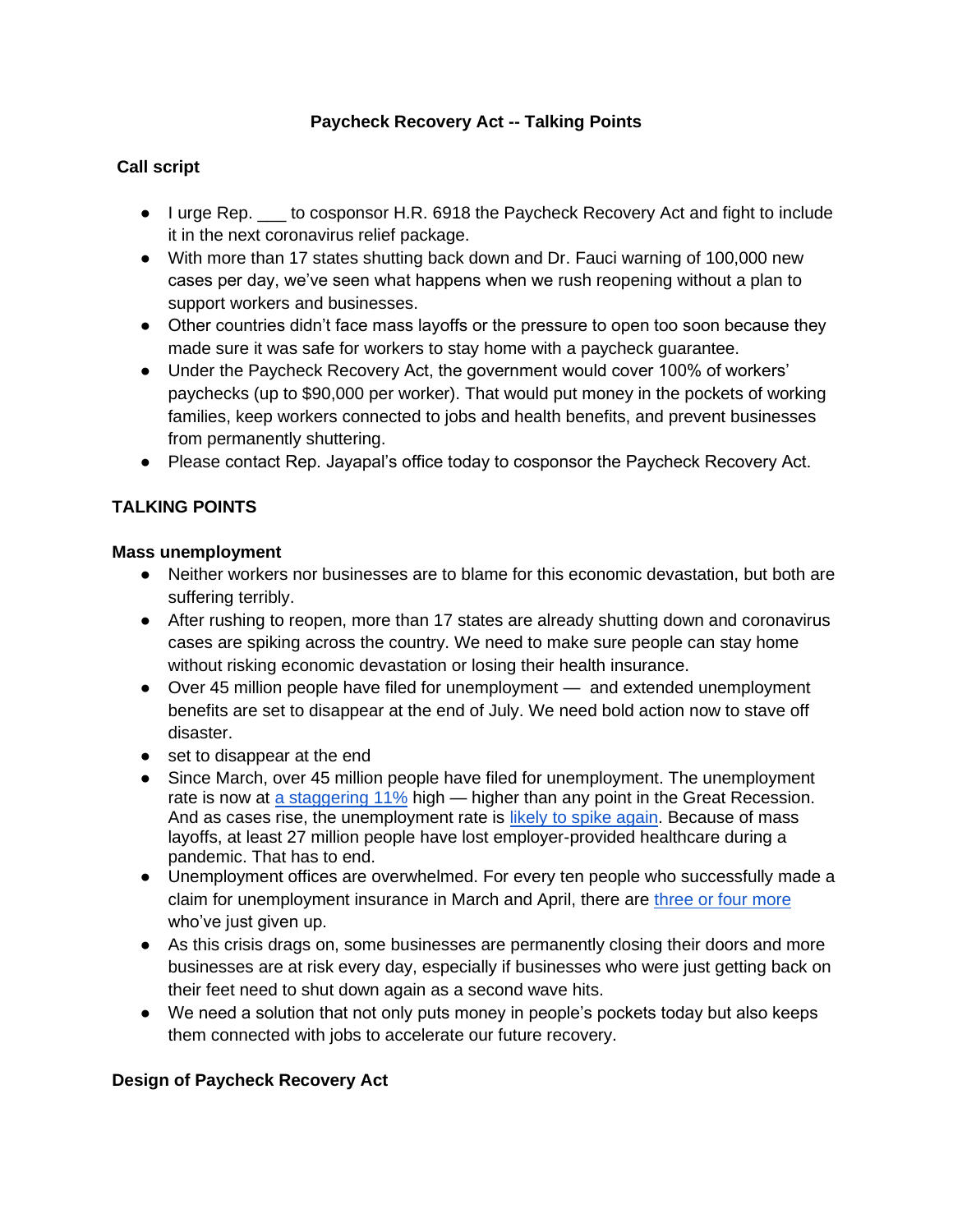- Congresswoman Pramila Jayapal's Paycheck Recovery Act is a simple system that would allow struggling employers to continue making payroll and covering operational expenses like rent and utilities - even if workers need to stay home to stay safe.
- Under the Paycheck Recovery Act, the federal government would cover up 100% of workers' paychecks (up to \$90,000 per worker) for businesses facing revenue losses during the COVID-19 pandemic. Workers would keep their jobs and their benefits, like health care.
	- Businesses would also receive support for rent, utilities, and other fixed costs.
	- All small businesses would be eligible -- no more banks picking winners and losers.
	- Any company that receives a paycheck guarantee would have to maintain payroll and rehire workers laid off during the pandemic.
- In the middle of the worst crisis in our lifetimes, we all want the dignity and security of having a job — and no one should be losing their health insurance.
- A paycheck recovery would help reconnect the 30 million people who've been furloughed or laid off with their jobs.
- Workers would not only get cash in their pockets. They would be ready to return to work as soon as it's safe. And they stay connected with health care and other employerprovided benefits.
- The program will continue until unemployment comes down. And it will ensure workers and businesses can wait to reopen until it's safe, ultimately accelerating our full recovery.
- The Paycheck Recovery Act also includes a "rehiring bonus" to make sure that low-wage workers are made whole relative to staying on unemployment, and to incentivize people to return to work when it's safe.

## **Facilitating a Safe, Swift Economic Recovery**

- Economic and political pressure pushed states into reopening without a plan to contain the pandemic. Now more than 17 states are shutting down again and coronavirus infections are surging. We are facing a second round of shelter in place orders and mass layoffs if we don't act now.
- Workers need to be able to stay home until it's safe without risking financial devastation and businesses need support without lots of red tape. A Paycheck Recovery Act keeps our economy afloat even if we need to stay at home or face multiple rounds of temporary closures. It will allow us to reopen safely instead of rushing in and then dealing our economy another devastating blow.
- Many businesses will face steep revenue losses even as they begin to re-open, as customers continue to physically distance and the crisis destroys families' financial security. Without the Paycheck Recovery Act, businesses won't rehire laid off workers and they may shutter permanently, slowing down the recovery and dragging out the economic pain.
- States that begin to reopen may have to swiftly close down if new infections rise or if there's a second wave of COVID-19. The Paycheck Recovery Act would help keep workers and businesses financially stable during unpredictable future shutdowns.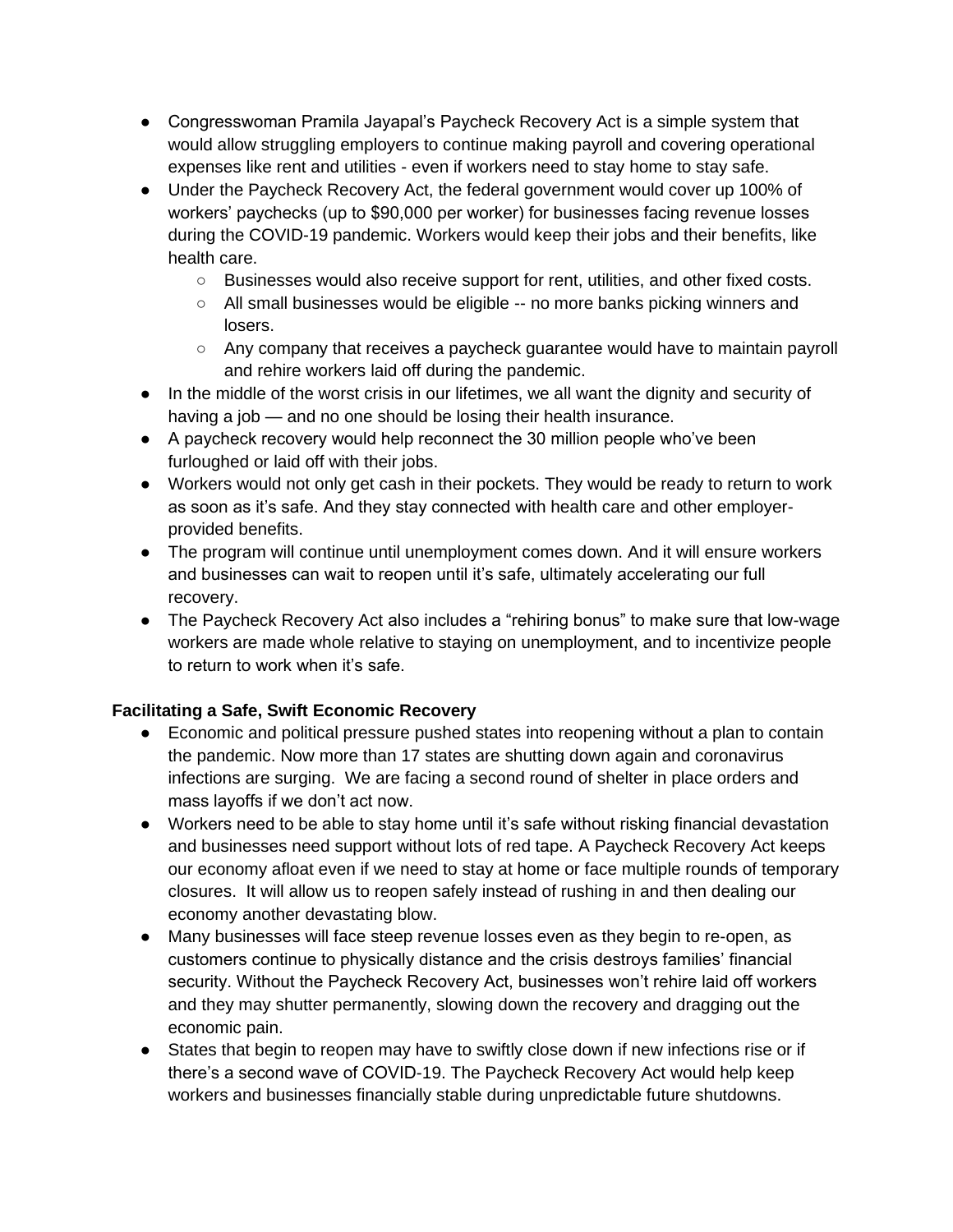● We don't know how long we'll have to weather this crisis or if we face future waves of shut downs. The Paycheck Recovery Act is structured to last for the duration of this crisis so we don't have to keep scrambling for last minute bandaids.

## **A Proven Solution Internationally**

- We know the Paycheck Recovery Act can work because we've seen it work in other economies.
- Canada, Australia, Germany, Denmark, the U.K., France, and many other countries quickly provided a paycheck guarantee when the pandemic began.
- With a paycheck guarantee in place, the unemployment rate in Europe is far below the spike that the U.S. experienced.
- It's not too late but we've got to act fast. We can stop further layoffs and reconnect workers with their jobs by providing a payroll guarantee.

## **Why the Paycheck Recovery Act is Better Than the Paycheck Protection Program**

- The Paycheck Protection Program has the right goal, but it's not working because it has the wrong structure and an inadequate scale.
- About two-thirds of businesses receiving PPP money said they were at risk of running [out of the loans](https://www.latimes.com/politics/story/2020-06-18/governments-forgivable-loans-helped-save-millions-of-jobs-but-money-is-running-out-for-many) by the end of June. Small businesses need a long term solution.
- Minority-owned businesses and many small businesses were essentially shut out of the program.
- Meanwhile, the banks involved in making PPP loans have already earned \$10 billion in fees.
- In contrast, the Paycheck Recovery Act provides aid directly to businesses without going through private banks or burdening small businesses with lots of red tape. Instead, it gets businesses and workers immediate relief and makes sure that businesses can't just pocket the money without helping their employees.

## **Cost**

- This program is a smart investment. It prevents people from losing their jobs and being forced to turn to Medicaid, unemployment insurance and nutrition assistance.
- It also makes sure businesses can get back to work as soon as it is safe, without having to rebuild their workforce from scratch and keeps workers from losing professional certifications because they lost their jobs.
- By facilitating a swift recovery, a paycheck guarantee can help stop the next Great Depression — saving us money in the long-run.

# **Support**

- [68% of voters](http://filesforprogress.org/memos/concern-over-the-coronavirus-pandemic-remains-high-voters-support-continued-economic-relief.pdf) supported the Paycheck Recovery Act in a recent poll.
- The Paycheck Recovery Act has strong support from over 100 economists and 100 grassroots, labor, and small business organizations.
- More than 100 Members of Congress have cosponsored the bill, and Speaker Nancy Pelosi has signaled support for the idea in recent days.